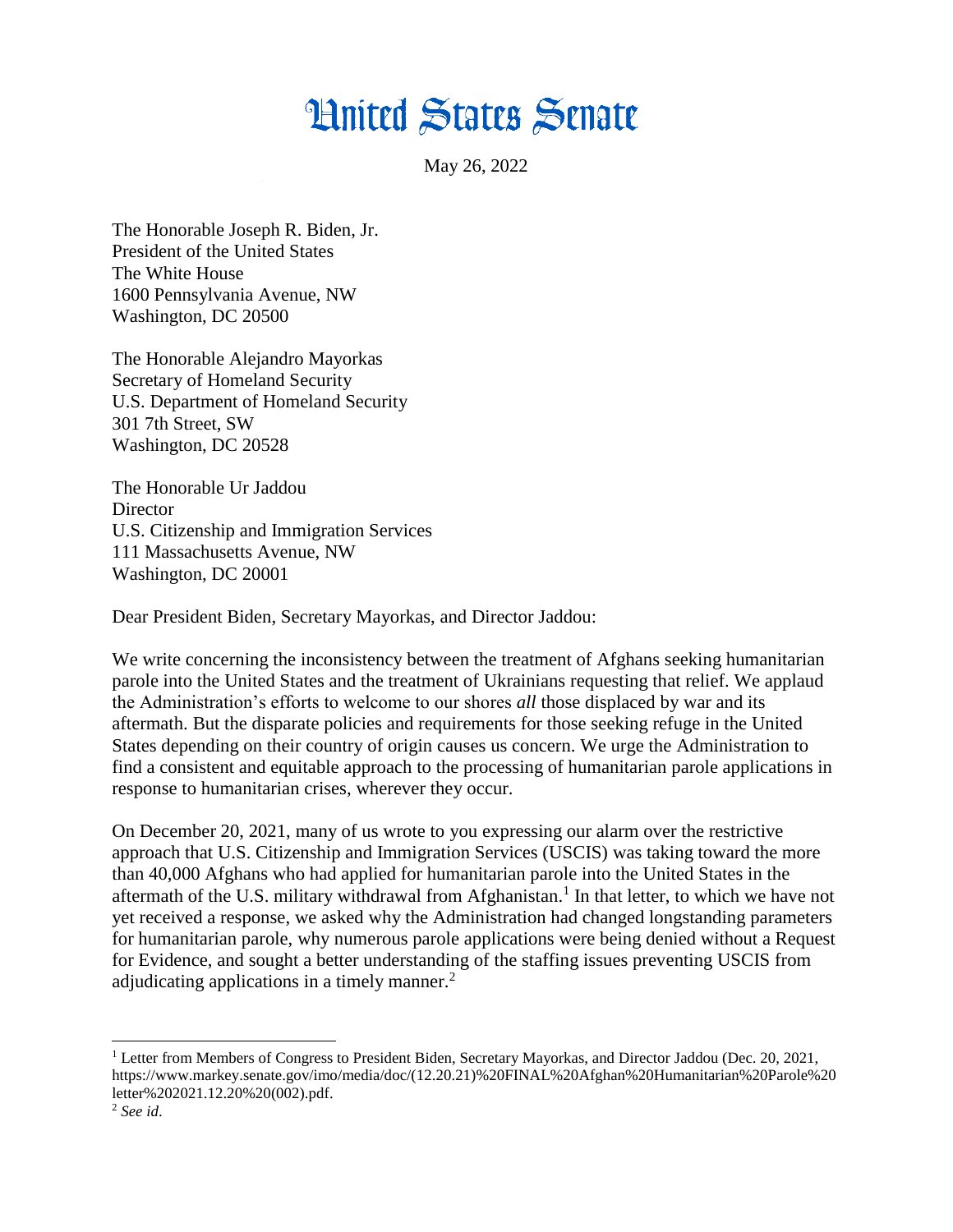The Honorable Joseph R. Biden, Jr. The Honorable Alejandro Majorkas The Honorable Ur Jaddou May 26, 2022 Page 2

On April 21, 2022, the Administration announced *Uniting for Ukraine* (U4U), a new humanitarian parole program to expedite the arrival of Ukrainians seeking refuge in the wake of Russia's unprovoked invasion of their country.<sup>3</sup> U4U is an innovative approach to processing a high volume of humanitarian parole applications, relying heavily on the remote processing and expedited screening of applicants in Ukraine and host countries, despite limited U.S. government operations in Ukraine. While we welcome this new and flexible approach for handling the large influx of Ukrainian parole applications, it stands in stark contrast to the manner in which the high volume of Afghan applications  $-43,000$  since July 2021, most still unadjudicated<sup>4</sup> — are being handled, subjecting Afghans to a longer and more costly process, with a higher burden of proof. The United States has approved only 270 Afghans for humanitarian parole, denying more than 2,000 applications.<sup>5</sup> On the other hand, as of May 2022, nearly 6,000 Ukrainians who had applied through U4U had been granted humanitarian parole.<sup>6</sup>

The disparate treatment of Afghan and Ukrainian humanitarian parole applicants is stark. First, we understand that, unlike Ukrainians, Afghans must have an in-person consular interview with a U.S. consular officer. Without an operating U.S. Embassy in Afghanistan or the option to apply for parole remotely, Afghans seeking to safely exit their country face significant financial, logistical, and safety challenges.<sup>7</sup> Second, unlike U4U petitioners who, according to the USCIS announcement pay no fee to apply for parole (or will have any fee they paid refunded), Afghan parole petitioners are charged a  $$575$  fee<sup>8</sup> — an immense sum of money for nationals of a country with a median per-capita income of \$378. <sup>9</sup> Third, under U4U, beneficiaries must prove they resided in Ukraine as of February 11, 2022 and were displaced as a result of the Russian invasion, but there is no requirement that they prove they were specifically targeted with violence.<sup>10</sup> Yet, Afghan citizens applying for humanitarian parole must provide proof of individualized, targeted violence by the Taliban — a requirement that seems especially

<sup>3</sup> Press Release, U.S. Dep't of Homeland Security, *President Biden to Announce Uniting for Ukraine, a New Streamlined Process to Welcome Ukrainians Fleeing Russia's Invasion of Ukraine* (Apr. 21, 2022), [https://www.dhs.gov/news/2022/04/21/president-biden-announce-uniting-ukraine-new-streamlined-process](https://www.dhs.gov/news/2022/04/21/president-biden-announce-uniting-ukraine-new-streamlined-process-welcome-ukrainians)[welcome-ukrainians](https://www.dhs.gov/news/2022/04/21/president-biden-announce-uniting-ukraine-new-streamlined-process-welcome-ukrainians)

<sup>&</sup>lt;sup>4</sup> Miriam Jordan, *Afghans Who Bet on Fast Path to the U.S. Are Facing a Closed Door*, N.Y. Times (Feb. 16, 2022), [https://www.nytimes.com/2022/02/16/us/afghan-refugees-humanitarian-parole.html.](https://www.nytimes.com/2022/02/16/us/afghan-refugees-humanitarian-parole.html)

<sup>5</sup> Julia Ainsley, *Nearly 6,000 Ukrainians approved to enter the U.S. through Biden admin's website*, NBC News (May 9, 2022), [https://www.nbcnews.com/politics/immigration/nearly-6000-ukrainians-approved-enter-us-biden](https://www.nbcnews.com/politics/immigration/nearly-6000-ukrainians-approved-enter-us-biden-admins-uniting-ukraine-rcna28002)[admins-uniting-ukraine-rcna28002.](https://www.nbcnews.com/politics/immigration/nearly-6000-ukrainians-approved-enter-us-biden-admins-uniting-ukraine-rcna28002)

<sup>6</sup> *See id.*

<sup>&</sup>lt;sup>7</sup> Information for Afghan nationals on requests to USCIS for humanitarian parole, USCIS,

[https://www.uscis.gov/humanitarian/humanitarian-parole/information-for-afghan-nationals-on-requests-to-uscis-for](https://www.uscis.gov/humanitarian/humanitarian-parole/information-for-afghan-nationals-on-requests-to-uscis-for-humanitarian-parole)[humanitarian-parole.](https://www.uscis.gov/humanitarian/humanitarian-parole/information-for-afghan-nationals-on-requests-to-uscis-for-humanitarian-parole)

<sup>&</sup>lt;sup>8</sup> I-131, Application for Travel Document. USCIS, [https://www.uscis.gov/i-131.](https://www.uscis.gov/i-131)

<sup>9</sup> *Afghanistan's Median Household Income Exceeds Pakistan's*, Wadsam, Afghan Busniiness News Portal (Feb. 17, 2020), [https://wadsam.com/afghan-business-news/afghanistans-median-income-exceeds-pakistan-38-other](https://wadsam.com/afghan-business-news/afghanistans-median-income-exceeds-pakistan-38-other-countries-income/)[countries-income/.](https://wadsam.com/afghan-business-news/afghanistans-median-income-exceeds-pakistan-38-other-countries-income/)

<sup>10</sup> Uniting for Ukraine, USCIS (Apr. 21, 2022), [https://www.uscis.gov/humanitarian/uniting-for-ukraine.](https://www.uscis.gov/humanitarian/uniting-for-ukraine)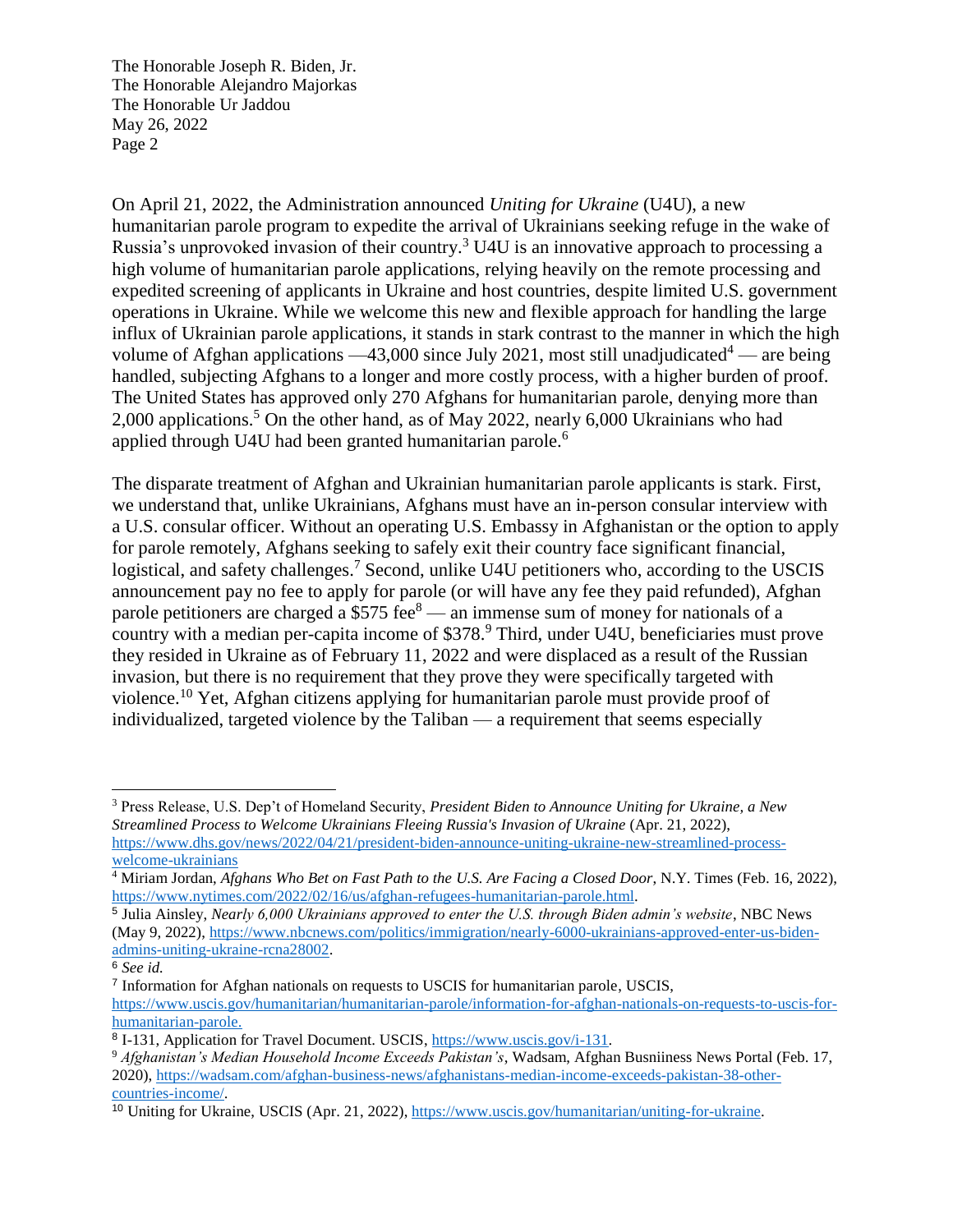The Honorable Joseph R. Biden, Jr. The Honorable Alejandro Majorkas The Honorable Ur Jaddou May 26, 2022 Page 3

unnecessary given the well-documented and widespread life-threatening conditions in Afghanistan since the Taliban takeover.<sup>11</sup>

The inconsistent treatment of Afghan and Ukrainian humanitarian parole applications is troubling. Afghans and Ukrainians have turned to humanitarian parole because other pathways out of their respective countries and to the United States, such as family reunification, are inaccessible or backlogged, and therefore inadequate in the face of immediate danger. We urge USCIS to adopt an approach to Afghan parole applications that mirrors the new treatment of Ukrainian applications, including accelerating the processing of Afghan parole applications, waiving (or refunding) application fees, and not requiring a showing of targeted violence. A pragmatic, efficient, and equitable approach strongly favors standing up an Afghan parole program similar to U4U.

While the U.S response to the Ukrainian refugee crisis has been admirable, it is unfortunate that this welcoming and accommodating model is not the standard for all humanitarian crises, wherever they occur, whether in Haiti, throughout Central America, in Africa, the Pacific, and elsewhere. And while the Administration has moved to restore our capacity to provide humanitarian relief, including raising the refugee admissions ceiling to 125,000, only 3,268 refugees were resettled in the first quarter of fiscal year 2022.<sup>12</sup> We urge you to break this cycle and implement a compassionate, human-rights-centered approach that reaffirms our commitment to inclusivity.

Sincerely,

Edward J. Markey

Edward J. Markey United States Senator

١ \_\_\_\_\_\_\_\_\_\_\_\_\_\_\_\_\_\_\_\_\_\_\_\_\_\_

Jeanne Shaheen United States Senator

 $\mathbb{Z}$ 

\_\_\_\_\_\_\_\_\_\_\_\_\_\_\_\_\_\_\_\_\_\_\_\_\_\_\_\_\_\_

\_\_\_\_\_\_\_/s/\_\_\_\_\_\_\_\_\_\_\_\_\_\_\_\_\_\_\_ Patrick Leahy United States Senator

Cory A. Booker United States Senator

<sup>11</sup> Guidance on Evidence for Certain Types of Humanitarian or Significant Public Benefit Parole Requests, USCIS, [https://www.uscis.gov/humanitarian/humanitarian-parole/guidance-on-evidence-for-certain-types-of-humanitarian](https://www.uscis.gov/humanitarian/humanitarian-parole/guidance-on-evidence-for-certain-types-of-humanitarian-or-significant-public-benefit-parole-requests)[or-significant-public-benefit-parole-requests.](https://www.uscis.gov/humanitarian/humanitarian-parole/guidance-on-evidence-for-certain-types-of-humanitarian-or-significant-public-benefit-parole-requests)

<sup>&</sup>lt;sup>12</sup> US Refugee Admissions, Q1 Fiscal Year 2022, Refugee Council USA (last accessed May 17, 2022), https://rcusa.org/wp-content/uploads/2022/02/RCUSA-Quarterly-Arrivals-Q1-FY22.pdf.